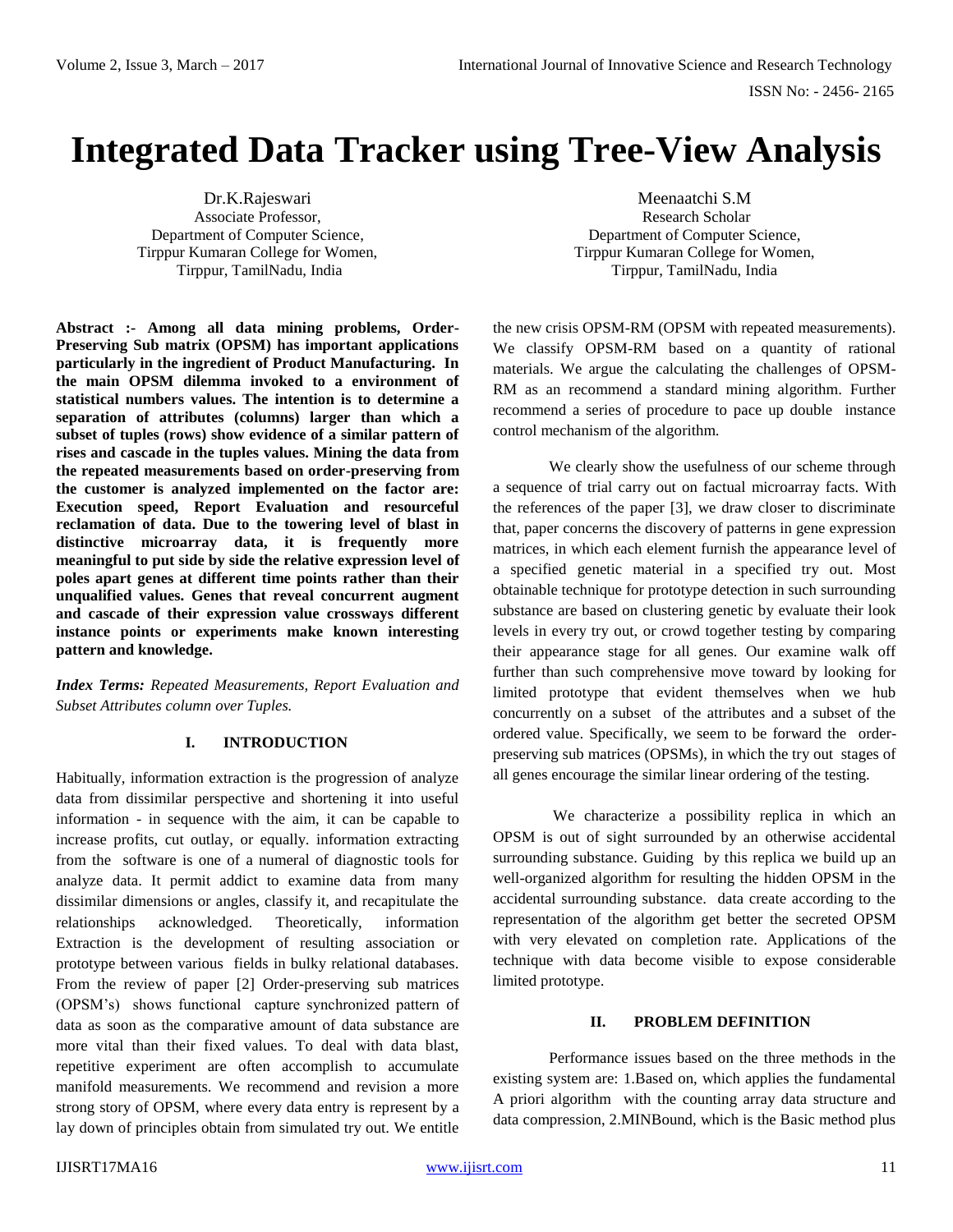candidate pruning using Min Bound, 3.HT Bound, which is the Basic method plus candidate pruning using HT Bound. A drawback of the fundamental OPSM data retrieval crisis is that it is very sensitive to noisy data. In microarray try out, every assessment in the dataset is a substantial dimension that is an area under discussion to different class of fault. To conflict errors, trial are over and over again frequented and numerous calculated ethics (called replicates) are recorded. The replicates consent to a better educated guess of the actual and physical quantity.

## **III. IMPLEMENTATION FACTS**

A prototype is mandatory to be reliable ended to an instance points. An progressive steps was planned to discover the explore break. Two different performance metrics are applied: the number of candidate patterns, and the actual running time. The former shows the effectiveness of the bounding techniques, while the later also takes into account the overhead of computing the bounds.

| DataScan<br>Indent for Manufacturing       | Manufacturing Details | TreeView Analyser | Rank Analyser |
|--------------------------------------------|-----------------------|-------------------|---------------|
| <b>New Product</b><br>Show Indent Products |                       |                   |               |



## *A. Implementation Benefits in the Proposed System*

- Execution speed is analyzed to perform the quick retrieval of the repeated measurements of the data.
- Business market can be analyzed easily.
- Secure transaction is traced for the product purchased support happening the sub transaction on them always.
- Retrieval time is reduced at the running time.
- Network traffic to the particular database is avoided at the dynamic implementation.

## **IV. EXECUTION METHODOLOGY ON INTEGRATED TREE-VIEW ANALYSER TOOL**

## *A. Login Process*

The first module design situate on the username and password to have the protection for the developed terms. This login module has the features like change password, password recovery. If the login user forgotten the password, options are provided to recovery the same password.

#### *B. Order Mining Dataset Scanning*

To focus on scanning the dataset, there should subsist a normal manufacturing indent part is get analyzed to evaluate it. In this module clients order preserving and order making raw Material is applied as sample to analysis the repeated measurements.

Based on this the data can be evaluated to get the looped item sets purchased by both the sector.

## *C. Clustering Dataset Using Repeated Item Transaction*

Dataset are scanned supports scheduled to the item measurements in a clustered manner. The itemizes planned to retrieved based on product id, product name etc. The retrieval time is traced to while scanning to check the time duration to capture it from the source

#### *D. Report Analysis On Minimum Retrieval*

 Cluster dataset is traced to conquer the sub matrices. The least amount reclamation of the item is traced from the dataset and applied in tree view manner. From this manufacture can identify easily which is the minimum repeated item set purchased as low.

#### *E. Report Analysis On Maximum Retrieval*

 Cluster dataset is traced to conquer the sub matrices. The utmost reclamation of the item is traced from the dataset and applied in tree view manner. From this manufacture can identify easily which is the highest repeated item set purchased as frequently.

#### *F. Graphical Report Generation*

 Report generation is implemented to get quick trace about the item set. While implement it as own tool in this module to get the real updating which is placed on the actual dataset.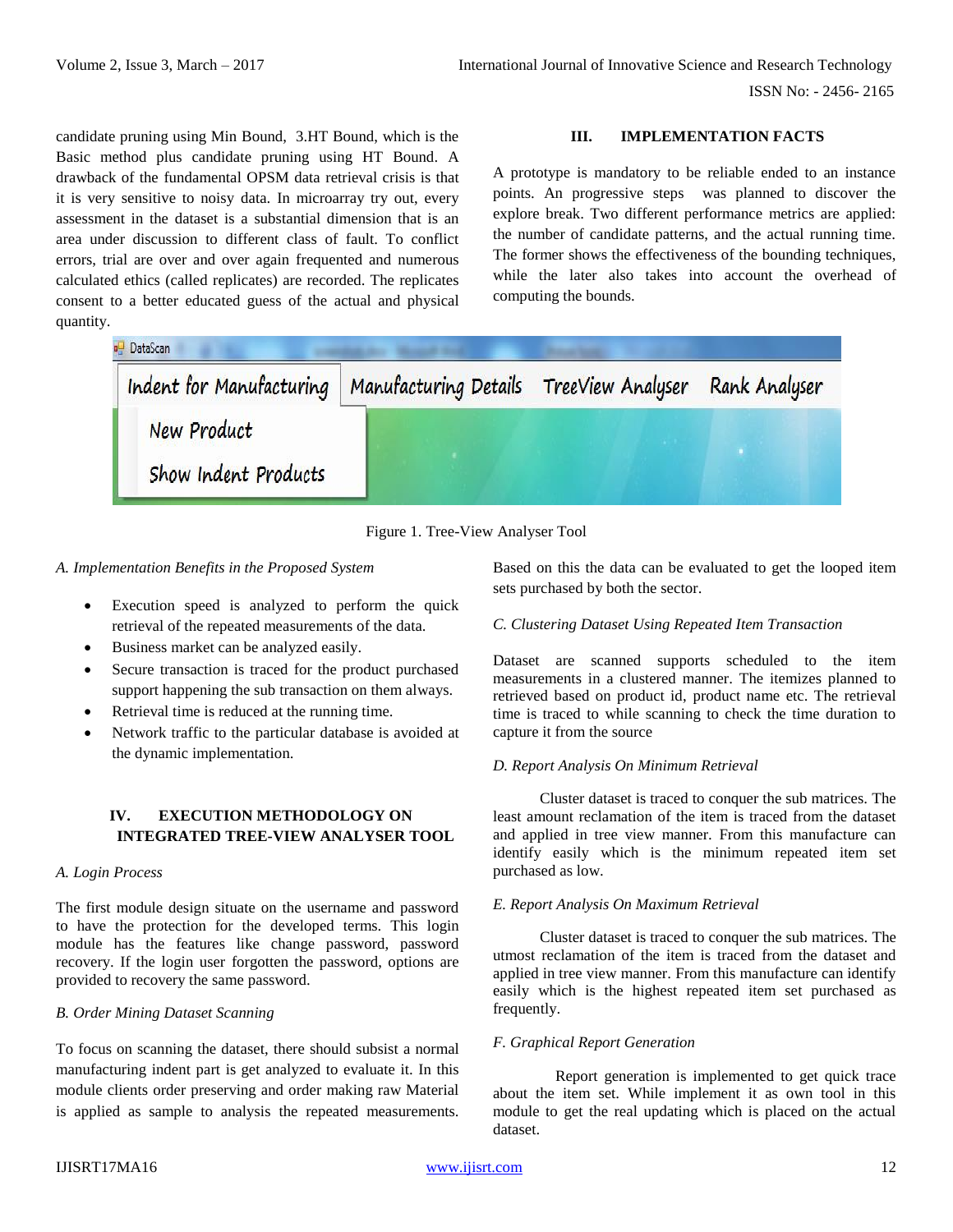

Figure 2. Repeated Item Transaction



Figure 3. Graphical Report Generation